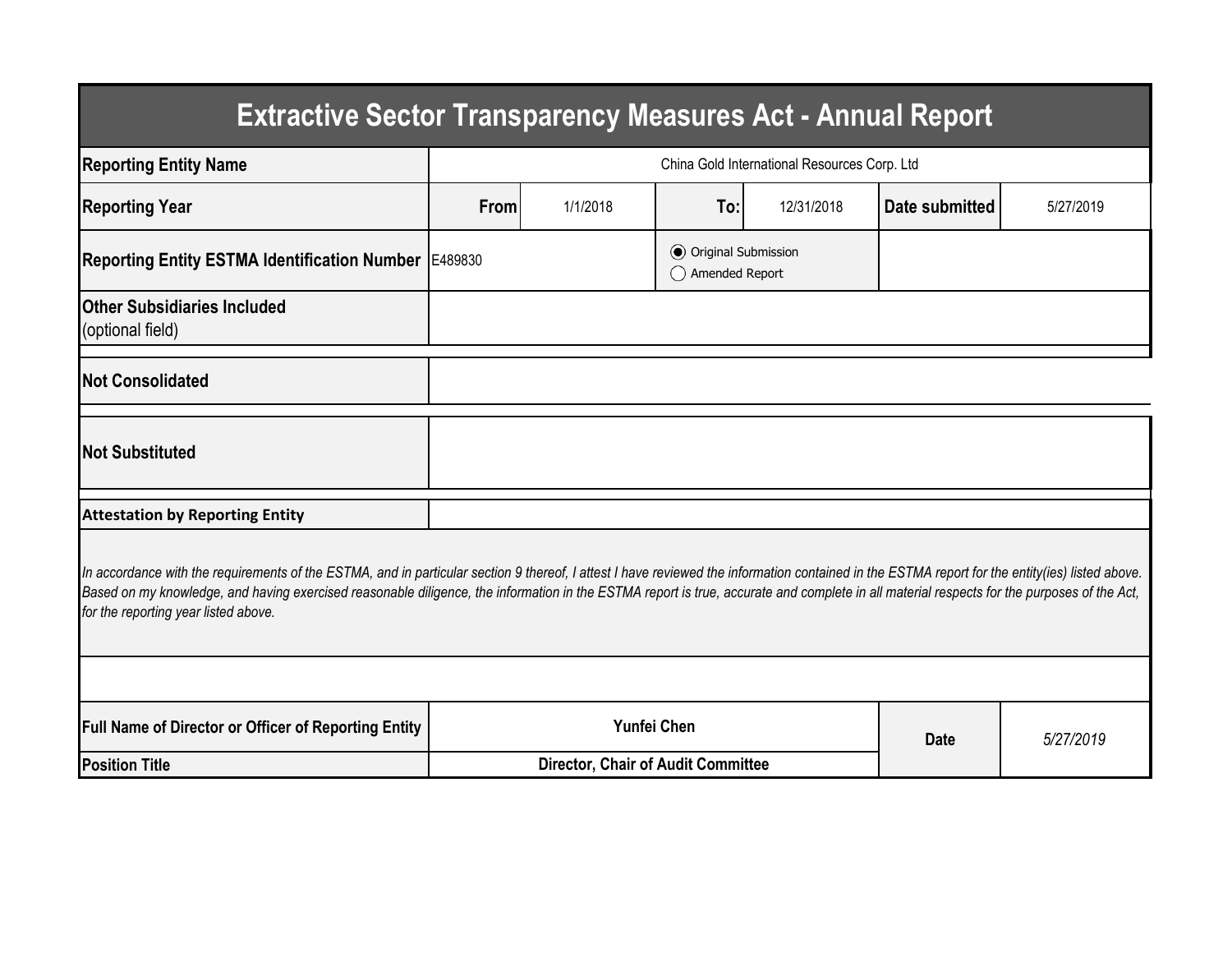| Extractive Sector Transparency Measures Act - Annual Report                                                                                                                                                                                                                                 |                                                      |                                                                                 |            |            |           |                                |                |                  |                                       |                               |                                                                                                                                                                                            |
|---------------------------------------------------------------------------------------------------------------------------------------------------------------------------------------------------------------------------------------------------------------------------------------------|------------------------------------------------------|---------------------------------------------------------------------------------|------------|------------|-----------|--------------------------------|----------------|------------------|---------------------------------------|-------------------------------|--------------------------------------------------------------------------------------------------------------------------------------------------------------------------------------------|
| <b>Reporting Year</b>                                                                                                                                                                                                                                                                       | From:                                                | 1/1/2018                                                                        | To:        | 12/31/2018 |           |                                |                |                  |                                       |                               |                                                                                                                                                                                            |
| <b>Reporting Entity Name</b>                                                                                                                                                                                                                                                                |                                                      | China Gold International Resources Corp. Ltd                                    |            |            |           | Currency of the Report         | CAD            |                  |                                       |                               |                                                                                                                                                                                            |
| <b>Reporting Entity ESTMA</b>                                                                                                                                                                                                                                                               |                                                      |                                                                                 |            |            |           |                                |                |                  |                                       |                               |                                                                                                                                                                                            |
| Identification Number                                                                                                                                                                                                                                                                       | E489830                                              |                                                                                 |            |            |           |                                |                |                  |                                       |                               |                                                                                                                                                                                            |
| <b>Subsidiary Reporting Entities (if</b><br>necessary)                                                                                                                                                                                                                                      |                                                      |                                                                                 |            |            |           |                                |                |                  |                                       |                               |                                                                                                                                                                                            |
| Payments by Payee                                                                                                                                                                                                                                                                           |                                                      |                                                                                 |            |            |           |                                |                |                  |                                       |                               |                                                                                                                                                                                            |
| Country                                                                                                                                                                                                                                                                                     | Payee Name <sup>1</sup>                              | Departments, Agency, etc<br>within Payee that Received<br>Payments <sup>2</sup> | Taxes      | Royalties  | Fees      | <b>Production Entitlements</b> | <b>Bonuses</b> | <b>Dividends</b> | Infrastructure<br>mprovement Payments | Total Amount paid to<br>Payee | Notes <sup>34</sup>                                                                                                                                                                        |
| China                                                                                                                                                                                                                                                                                       | Local tax Bureau, municipality of Urad Zhongqi       |                                                                                 | 13,010,000 |            | 200,000   |                                |                |                  | 250,000                               |                               | 13,460,000 Various taxes and fee including water conservancy construction fund, mining tax, enterprise income tax, city<br>construction fee, education fee and stamp duty                  |
| China                                                                                                                                                                                                                                                                                       | Water Authority, municipality of Urad Zhongqi        |                                                                                 |            |            | 510,000   |                                |                |                  |                                       |                               | 510,000 water and soil conservation compensation                                                                                                                                           |
| China                                                                                                                                                                                                                                                                                       | People's government of Mozhugongka Zhaxigang Village |                                                                                 |            |            | 1,420,000 |                                |                |                  |                                       |                               | 1,420,000 Land/ livestock Compensation fee, utilities, land lease renewal and other funds related to support the local<br>community                                                        |
| China                                                                                                                                                                                                                                                                                       | People's government of Jiama Village                 |                                                                                 |            |            | 660,000   |                                |                |                  |                                       |                               | 660,000 Land/ livestock compensation fee, utilities, land lease renewal, building maintenance fee and green service fees                                                                   |
| China                                                                                                                                                                                                                                                                                       | Local Taxation Bureau, Tibet Region                  |                                                                                 | 25,260,000 |            |           |                                |                |                  | 2,770,000                             |                               | 28,030,000 Various taxes and fee including mining tax, enterprise income tax, city construction fee, education fee, stamp<br>duty, land use tax, vehicle usage tax and farm land usage tax |
|                                                                                                                                                                                                                                                                                             |                                                      |                                                                                 |            |            |           |                                |                |                  |                                       |                               |                                                                                                                                                                                            |
|                                                                                                                                                                                                                                                                                             |                                                      |                                                                                 |            |            |           |                                |                |                  |                                       |                               |                                                                                                                                                                                            |
|                                                                                                                                                                                                                                                                                             |                                                      |                                                                                 |            |            |           |                                |                |                  |                                       |                               |                                                                                                                                                                                            |
|                                                                                                                                                                                                                                                                                             |                                                      |                                                                                 |            |            |           |                                |                |                  |                                       |                               |                                                                                                                                                                                            |
|                                                                                                                                                                                                                                                                                             |                                                      |                                                                                 |            |            |           |                                |                |                  |                                       |                               |                                                                                                                                                                                            |
|                                                                                                                                                                                                                                                                                             |                                                      |                                                                                 |            |            |           |                                |                |                  |                                       |                               |                                                                                                                                                                                            |
|                                                                                                                                                                                                                                                                                             |                                                      |                                                                                 |            |            |           |                                |                |                  |                                       |                               |                                                                                                                                                                                            |
|                                                                                                                                                                                                                                                                                             |                                                      |                                                                                 |            |            |           |                                |                |                  |                                       |                               |                                                                                                                                                                                            |
|                                                                                                                                                                                                                                                                                             |                                                      |                                                                                 |            |            |           |                                |                |                  |                                       |                               |                                                                                                                                                                                            |
|                                                                                                                                                                                                                                                                                             |                                                      |                                                                                 |            |            |           |                                |                |                  |                                       |                               |                                                                                                                                                                                            |
|                                                                                                                                                                                                                                                                                             |                                                      |                                                                                 |            |            |           |                                |                |                  |                                       |                               |                                                                                                                                                                                            |
|                                                                                                                                                                                                                                                                                             |                                                      |                                                                                 |            |            |           |                                |                |                  |                                       |                               |                                                                                                                                                                                            |
|                                                                                                                                                                                                                                                                                             |                                                      |                                                                                 |            |            |           |                                |                |                  |                                       |                               |                                                                                                                                                                                            |
|                                                                                                                                                                                                                                                                                             |                                                      |                                                                                 |            |            |           |                                |                |                  |                                       |                               |                                                                                                                                                                                            |
|                                                                                                                                                                                                                                                                                             |                                                      |                                                                                 |            |            |           |                                |                |                  |                                       |                               |                                                                                                                                                                                            |
| 1. All payments are reported in Canadian dollars (CAN). Payments made in Chinese dollar (RMB) were translated using a weighted average rate during the reporting period at RMB\$5.0421/CAN\$1<br>2. All amounts have been<br><b>Additional Notes:</b><br>rounded to the nearest CAN\$10.000 |                                                      |                                                                                 |            |            |           |                                |                |                  |                                       |                               |                                                                                                                                                                                            |